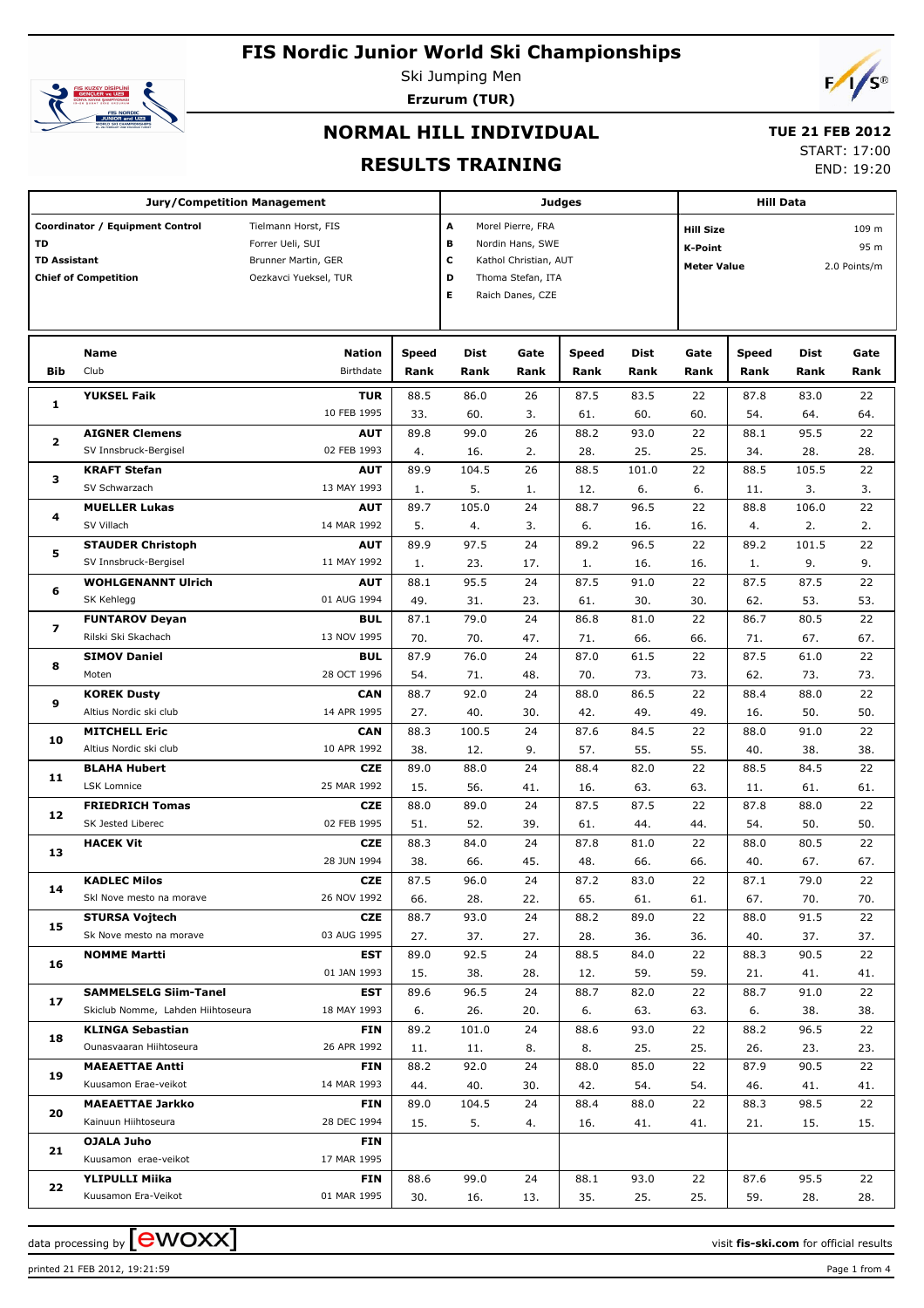

Ski Jumping Men **Erzurum (TUR)**



### **NORMAL HILL INDIVIDUAL**

### **TUE 21 FEB 2012**

### **RESULTS TRAINING**

START: 17:00 END: 19:20

|            | <b>Name</b>                     | <b>Nation</b> | Speed | Dist  | Gate | Speed | Dist  | Gate | Speed | Dist  | Gate |
|------------|---------------------------------|---------------|-------|-------|------|-------|-------|------|-------|-------|------|
| <b>Bib</b> | Club                            | Birthdate     | Rank  | Rank  | Rank | Rank  | Rank  | Rank | Rank  | Rank  | Rank |
|            | <b>GARDET Sacha</b>             | <b>FRA</b>    | 87.9  | 75.5  | 24   | 87.6  | 80.0  | 22   | 87.3  | 80.5  | 22   |
| 23         | Courchevel                      | 23 JUL 1995   | 54.   | 72.   | 49.  | 57.   | 69.   | 69.  | 65.   | 67.   | 67.  |
|            | <b>GONTHIER Nicolas</b>         | <b>FRA</b>    | 88.2  | 85.5  | 24   | 87.7  | 86.0  | 22   | 87.6  | 87.0  | 22   |
| 24         | Courchevel                      | 04 MAR 1993   | 44.   | 62.   | 42.  | 53.   | 50.   | 50.  | 59.   | 58.   | 58.  |
|            | <b>LAMY CHAPPUIS Ronan</b>      | <b>FRA</b>    | 88.5  | 97.5  | 24   | 88.1  | 87.0  | 22   | 87.9  | 87.5  | 22   |
| 25         | Bois D'amont                    | 10 SEP 1993   | 33.   | 23.   | 17.  | 35.   | 47.   | 47.  | 46.   | 53.   | 53.  |
|            | <b>RAFFORT Benjamin</b>         | <b>FRA</b>    | 88.6  | 85.0  | 24   | 88.3  | 85.5  | 22   | 88.3  | 91.0  | 22   |
| 26         | Les Contamines Montjoie         | 11 JUL 1994   | 30.   | 63.   | 43.  | 24.   | 53.   | 53.  | 21.   | 38.   | 38.  |
|            | <b>SARKISIANI Artur</b>         | <b>GEO</b>    |       |       |      |       |       |      |       |       |      |
| 27         | Bakuriani                       | 29 AUG 1996   |       |       |      |       |       |      |       |       |      |
|            | <b>SHUBITIDZE George</b>        | <b>GEO</b>    |       |       |      |       |       |      |       |       |      |
| 28         | Bakuriani                       | 17 AUG 1997   |       |       |      |       |       |      |       |       |      |
|            | <b>DREHER Michael</b>           | <b>GER</b>    | 88.8  | 99.0  | 24   | 88.2  | 95.0  | 22   | 87.8  | 95.0  | 22   |
| 29         | Sc Oberstdorf                   | 30 JAN 1993   | 24.   | 16.   | 13.  | 28.   | 19.   | 19.  | 54.   | 33.   | 33.  |
|            | <b>LEYHE Stephan</b>            | <b>GER</b>    | 89.0  | 102.0 | 24   | 88.4  | 95.0  | 22   | 88.2  | 95.5  | 22   |
| 30         | SC Willingen                    | 05 JAN 1992   | 15.   | 8.    | 6.   | 16.   | 19.   | 19.  | 26.   | 28.   | 28.  |
|            | <b>LOEFFLER Tobias</b>          | <b>GER</b>    | 88.8  | 94.0  | 24   | 88.2  | 89.0  | 22   | 88.1  | 97.0  | 22   |
| 31         | ST Schonach-Rohrhardsberg       | 19 JUL 1994   | 24.   | 34.   | 25.  | 28.   | 36.   | 36.  | 34.   | 20.   | 20.  |
|            | <b>LUGERT Tobias</b>            | <b>GER</b>    | 89.0  | 99.5  | 24   | 88.4  | 92.5  | 22   | 88.4  | 95.5  | 22   |
| 32         | Sc Ruhpolding                   | 18 JUN 1993   | 15.   | 15.   | 12.  | 16.   | 29.   | 29.  | 16.   | 28.   | 28.  |
|            | <b>MAYLAENDER Jan</b>           | <b>GER</b>    | 89.4  | 100.0 | 24   | 88.6  | 94.5  | 22   | 88.7  | 96.0  | 22   |
| 33         | SC Degenfeld                    | 29 MAR 1992   | 9.    | 14.   | 11.  | 8.    | 21.   | 21.  | 6.    | 27.   | 27.  |
|            | <b>SZILAGYI Akos</b>            | <b>HUN</b>    | 88.5  | 69.5  | 24   | 87.9  | 72.5  | 22   | 87.9  | 71.5  | 22   |
| 34         | Koszegi Sportklub               | 12 SEP 1995   | 33.   | 73.   | 50.  | 45.   | 72.   | 72.  | 46.   | 72.   | 72.  |
|            | <b>CECON Federico</b>           | <b>ITA</b>    | 89.0  | 90.5  | 24   | 88.3  | 89.5  | 22   | 88.5  | 96.5  | 22   |
| 35         | Cai Monte Iussari               | 11 JUN 1994   | 15.   | 47.   | 35.  | 24.   | 34.   | 34.  | 11.   | 23.   | 23.  |
|            | DI LENARDO Zeno                 | <b>ITA</b>    | 87.4  | 84.5  | 24   | 87.1  | 81.5  | 22   | 86.7  | 78.5  | 22   |
| 36         | Sc Monte Iussari                | 19 OCT 1995   | 69.   | 65.   | 44.  | 68.   | 65.   | 65.  | 71.   | 71.   | 71.  |
|            | <b>LUNARDI Michael</b>          | ITA           | 88.8  | 92.0  | 24   | 88.2  | 86.0  | 22   | 88.1  | 87.5  | 22   |
| 37         | sc gallio                       | 21 SEP 1992   | 24.   | 40.   | 30.  | 28.   | 50.   | 50.  | 34.   | 53.   | 53.  |
| 38         | <b>NISHIKATA Shingo</b>         | <b>JPN</b>    | 88.5  | 89.5  | 24   | 88.0  | 89.0  | 22   | 87.9  | 87.5  | 22   |
|            |                                 | 02 JAN 1995   | 33.   | 51.   | 38.  | 42.   | 36.   | 36.  | 46.   | 53.   | 53.  |
| 39         | <b>SATO Yukiya</b>              | <b>JPN</b>    | 86.5  | 92.5  | 24   | 85.7  | 81.0  | 22   | 85.9  | 86.5  | 22   |
|            | Sapporo Nihon Univ. High School | 19 JUN 1995   | 73.   | 38.   | 28.  | 73.   | 66.   | 66.  | 73.   | 59.   | 59.  |
| 40         | <b>SHIMIZU Reruhi</b>           | JPN           | 89.0  | 99.0  | 24   | 88.2  | 98.0  | 22   | 88.2  | 97.0  | 22   |
|            | Arai High School                | 04 DEC 1993   | 15.   | 16.   | 13.  | 28.   | 13.   | 13.  | 26.   | 20.   | 20.  |
| 41         | <b>TAKANASHI Kanta</b>          | <b>JPN</b>    | 88.0  | 88.5  | 24   | 87.4  | 87.5  | 22   | 87.4  | 89.5  | 22   |
|            | Meiji University                | 27 SEP 1992   | 51.   | 53.   | 40.  | 64.   | 44.   | 44.  | 64.   | 46.   | 46.  |
| 42         | <b>LEVKIN Yevgeniy</b>          | <b>KAZ</b>    | 89.5  | 91.5  | 24   | 88.3  | 88.0  | 22   | 88.6  | 93.5  | 22   |
|            | Almaty Skiclub                  | 14 OCT 1992   | 7.    | 45.   | 34.  | 24.   | 41.   | 41.  | 8.    | 34.   | 34.  |
| 43         | <b>MUMINOV Sabirzhan</b>        | <b>KAZ</b>    | 88.9  | 90.5  | 24   | 88.5  | 87.5  | 22   | 88.0  | 86.0  | 22   |
|            |                                 | 16 APR 1994   | 23.   | 47.   | 35.  | 12.   | 44.   | 44.  | 40.   | 60.   | 60.  |
| 44         | <b>AALST VAN DER Oldrik</b>     | NED           | 88.7  | 92.0  | 24   | 87.7  | 83.0  | 22   | 87.9  | 90.5  | 22   |
|            | National Team                   | 01 DEC 1995   | 27.   | 40.   | 30.  | 53.   | 61.   | 61.  | 46.   | 41.   | 41.  |
| 45         | <b>WIT DE Ruben</b>             | NED           | 87.7  | 81.0  | 24   | 87.2  | 84.5  | 22   | 87.2  | 84.5  | 22   |
|            | Dutch Nordic Ski Team           | 02 FEB 1995   | 60.   | 68.   | 46.  | 65.   | 55.   | 55.  | 66.   | 61.   | 61.  |
| 46         | <b>BERGGAARD Mats S</b>         | <b>NOR</b>    | 87.9  | 96.5  | 24   | 87.2  | 93.5  | 22   | 88.4  | 100.0 | 22   |
|            | Stranden IL/FTV                 | 24 AUG 1995   | 54.   | 26.   | 20.  | 65.   | 24.   | 24.  | 16.   | 13.   | 13.  |
| 47         | <b>FORFANG Johann</b>           | <b>NOR</b>    | 88.5  | 94.0  | 24   | 87.8  | 89.5  | 22   | 87.7  | 98.5  | 22   |
|            | Tromso Skiklubb                 | 04 JUL 1995   | 33.   | 34.   | 25.  | 48.   | 34.   | 34.  | 58.   | 15.   | 15.  |
| 48         | <b>GRIMSRUD Simen</b>           | <b>NOR</b>    | 89.5  | 100.5 | 24   | 88.8  | 102.0 | 22   | 88.6  | 101.5 | 22   |
|            | Asker Skiclubb                  | 22 MAR 1992   | 7.    | 12.   | 9.   | 5.    | 4.    | 4.   | 8.    | 9.    | 9.   |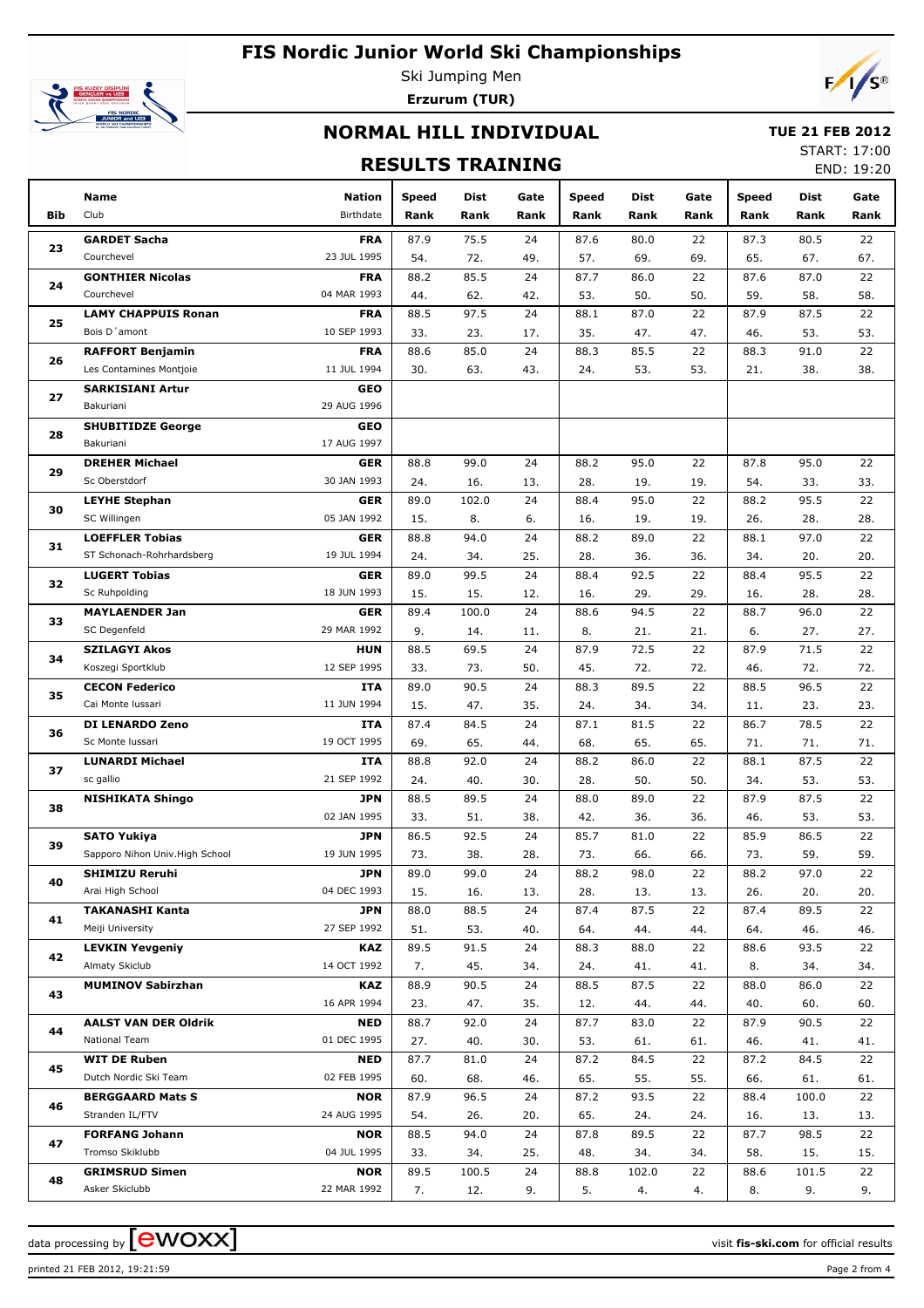

Ski Jumping Men **Erzurum (TUR)**



### **NORMAL HILL INDIVIDUAL**

#### **TUE 21 FEB 2012**

### **RESULTS TRAINING**

START: 17:00 END: 19:20

|     | Name                                           | <b>Nation</b>             | Speed       | Dist        | Gate      | Speed       | Dist        | Gate      | <b>Speed</b> | Dist        | Gate      |
|-----|------------------------------------------------|---------------------------|-------------|-------------|-----------|-------------|-------------|-----------|--------------|-------------|-----------|
| Bib | Club                                           | Birthdate                 | Rank        | Rank        | Rank      | Rank        | Rank        | Rank      | Rank         | Rank        | Rank      |
|     | <b>ROEE Espen</b>                              | <b>NOR</b>                | 88.2        | 97.0        | 24        | 87.6        | 100.5       | 22        | 86.9         | 102.0       | 22        |
| 49  | Tolga IL                                       | 26 JUL 1993               | 44.         | 25.         | 19.       | 57.         | 8.          | 8.        | 69.          | 8.          | 8.        |
|     | <b>SJOEEN Phillip</b>                          | <b>NOR</b>                | 89.1        | 98.5        | 24        | 88.5        | 106.0       | 22        | 88.3         | 105.0       | 22        |
| 50  | Baekkelaget Sk                                 | 24 DEC 1995               | 13.         | 20.         | 16.       | 12.         | 1.          | 1.        | 21.          | 4.          | 4.        |
|     | <b>BYRT Tomasz</b>                             | <b>POL</b>                | 89.0        | 103.5       | 24        | 88.2        | 100.0       | 22        | 88.1         | 98.0        | 22        |
| 51  | KS Wisla Ustronianka                           | 25 JAN 1993               | 15.         | 7.          | 5.        | 28.         | 9.          | 9.        | 34.          | 18.         | 18.       |
| 52  | <b>KLUSEK Bartlomiej</b>                       | <b>POL</b>                | 89.2        | 94.5        | 24        | 88.1        | 99.5        | 22        | 88.3         | 101.5       | 22        |
|     | LKS Klmczok Bystra                             | 15 JAN 1993               | 11.         | 33.         | 24.       | 35.         | 10.         | 10.       | 21.          | 9.          | 9.        |
| 53  | <b>MIETUS Grzegorz</b>                         | <b>POL</b>                | 89.1        | 102.0       | 24        | 88.1        | 98.5        | 22        | 88.5         | 98.5        | 22        |
|     | AZS ZAKOPANE                                   | 20 FEB 1993               | 13.         | 8.          | 6.        | 35.         | 12.         | 12.       | 11.          | 15.         | 15.       |
| 54  | <b>MURANKA Klemens</b>                         | <b>POL</b>                | 89.9        | 109.0       | 24        | 88.9        | 102.5       | 22        | 88.8         | 101.5       | 22        |
|     | TS Wisla Zakopane                              | 31 AUG 1994               | 1.          | 2.          | 2.        | 3.          | 3.          | 3.        | 4.           | 9.          | 9.        |
| 55  | <b>ZNISZCZOL Aleksander</b>                    | <b>POL</b>                | 89.3        | 111.5       | 24        | 88.4        | 104.5       | 22        | 88.2         | 103.0       | 22        |
|     | KS Wisla Ustronianka                           | 08 MAR 1994               | 10.         | 1.          | 1.        | 16.         | 2.          | 2.        | 26.          | 5.          | 5.        |
| 56  | <b>PITEA Sorin Iulian</b>                      | <b>ROU</b>                | 88.2        | 90.0        | 24        | 87.1        | 84.5        | 22        | 87.0         | 81.0        | 22        |
|     | CSS Dinamo Rasnov                              | 07 SEP 1997               | 44.         | 50.         | 37.       | 68.         | 55.         | 55.       | 68.          | 66.         | 66.       |
| 57  | <b>TUDOR Remus</b><br>CSS Brasovia             | <b>ROU</b><br>17 MAR 1993 | 86.7        | 88.0        | 22        | 86.8        | 79.5        | 22        | 86.9         | 83.0        | 22        |
|     | <b>LANIN Ivan</b>                              | <b>RUS</b>                | 72.         | 56.<br>94.0 | 14.<br>22 | 71.<br>88.6 | 70.<br>91.0 | 70.<br>22 | 69.<br>88.5  | 64.<br>93.0 | 64.<br>22 |
| 58  |                                                | 15 JAN 1992               | 88.3<br>38. | 34.         | 8.        | 8.          | 30.         | 30.       | 11.          | 35.         | 35.       |
|     | <b>LEONTYEV Grigoriy</b>                       | <b>RUS</b>                | 87.9        | 87.5        | 22        | 88.1        | 86.0        | 22        | 88.1         | 87.5        | 22        |
| 59  |                                                | 14 NOV 1992               | 54.         | 58.         | 15.       | 35.         | 50.         | 50.       | 34.          | 53.         | 53.       |
|     | <b>MAKSIMOCHKIN Mikhail</b>                    | <b>RUS</b>                | 87.5        | 85.0        | 22        | 87.9        | 88.0        | 22        | 87.9         | 92.0        | 22        |
| 60  |                                                | 29 AUG 1993               | 66.         | 63.         | 18.       | 45.         | 41.         | 41.       | 46.          | 36.         | 36.       |
|     | <b>ROMASHOV Alexey</b>                         | <b>RUS</b>                | 87.8        | 90.5        | 22        | 87.7        | 93.0        | 22        | 88.0         | 97.0        | 22        |
| 61  |                                                | 29 APR 1992               | 59.         | 47.         | 11.       | 53.         | 25.         | 25.       | 40.          | 20.         | 20.       |
|     | <b>SHUVALOV Alexander</b>                      | <b>RUS</b>                | 88.1        | 96.0        | 22        | 88.4        | 94.5        | 22        | 88.2         | 96.5        | 22        |
| 62  |                                                | 30 NOV 1992               | 49.         | 28.         | 5.        | 16.         | 21.         | 21.       | 26.          | 23.         | 23.       |
| 63  | <b>DEZMAN Nejc</b>                             | <b>SLO</b>                | 88.3        | 101.5       | 22        | 89.0        | 102.0       | 22        | 89.1         | 108.5       | 22        |
|     | SK Triglav Kranj                               | 07 DEC 1992               | 38.         | 10.         | 2.        | 2.          | 4.          | 4.        | 3.           | 1.          | 1.        |
| 64  | <b>HVALA Jaka</b>                              | <b>SLO</b>                | 88.0        | 95.5        | 22        | 88.1        | 94.5        | 22        | 88.2         | 103.0       | 22        |
|     | Ssk Ponikve                                    | 15 JUL 1993               | 51.         | 31.         | 7.        | 35.         | 21.         | 21.       | 26.          | 5.          | 5.        |
| 65  | <b>JUSTIN Rok</b>                              | <b>SLO</b>                | 87.7        | 98.0        | 22        | 88.1        | 98.0        | 22        | 88.1         | 99.0        | 22        |
|     | SSD Stol Zirovnica                             | 06 APR 1993               | 60.         | 21.         | 3.        | 35.         | 13.         | 13.       | 34.          | 14.         | 14.       |
| 66  | <b>LANISEK Anze</b>                            | SLO                       | 87.9        | 106.0       | 22        | 88.3        | 101.0       | 22        | 88.4         | 102.5       | 22        |
|     | Ssk Menges                                     | 20 APR 1996               | 54.         | 3.          | 1.        | 24.         | 6.          | 6.        | 16.          | 7.          | 7.        |
| 67  | <b>SEMENIC Anze</b><br><b>NSK Trzic Trifix</b> | <b>SLO</b><br>01 AUG 1993 | 87.0        | 87.0        | 22        | 87.6        | 89.0        | 22        | 87.6         | 89.5        | 22        |
|     | <b>EGLOFF Luca</b>                             | SUI                       | 71.<br>87.7 | 59.<br>92.0 | 16.<br>22 | 57.<br>88.4 | 36.<br>95.5 | 36.<br>22 | 59.<br>88.4  | 46.<br>95.5 | 46.<br>22 |
| 68  | Grabserberg                                    | 06 JUN 1995               | 60.         | 40.         | 9.        | 16.         | 18.         | 18.       | 16.          | 28.         | 28.       |
|     | <b>EGLOFF Pascal</b>                           | SUI                       | 88.6        | 98.0        | 22        | 88.9        | 98.0        | 22        | 89.2         | 96.5        | 22        |
| 69  | Grabserberg                                    | 08 AUG 1992               | 30.         | 21.         | 3.        | 3.          | 13.         | 13.       | 1.           | 23.         | 23.       |
|     | <b>SCHULER Adrian</b>                          | SUI                       | 87.7        | 83.5        | 22        | 87.8        | 87.0        | 22        | 88.2         | 88.0        | 22        |
| 70  | Einsiedeln                                     | 28 OCT 1992               | 60.         | 67.         | 19.       | 48.         | 47.         | 47.       | 26.          | 50.         | 50.       |
|     | <b>SOMMER Pascal</b>                           | SUI                       | 88.3        | 96.0        | 22        | 88.6        | 99.0        | 22        | 88.6         | 97.5        | 22        |
| 71  | Am Bachtel Wald                                | 29 JUN 1992               | 38.         | 28.         | 5.        | 8.          | 11.         | 11.       | 8.           | 19.         | 19.       |
|     | <b>LICHY Patrik</b>                            | <b>SVK</b>                | 88.3        | 88.5        | 22        | 88.4        | 75.0        | 22        | 87.8         | 84.0        | 22        |
| 72  | SK Kartik Banska Bystrica                      | 22 SEP 1992               | 38.         | 53.         | 12.       | 16.         | 71.         | 71.       | 54.          | 63.         | 63.       |
|     | <b>FRENETTE Peter</b>                          | <b>USA</b>                | 87.6        | 88.5        | 22        | 87.8        | 90.0        | 22        | 87.9         | 90.5        | 22        |
| 73  | New York Ski Ed Foundation                     | 24 FEB 1992               | 65.         | 53.         | 12.       | 48.         | 32.         | 32.       | 46.          | 41.         | 41.       |
| 74  | <b>FRIBERG Christian</b>                       | <b>USA</b>                | 88.2        | 91.5        | 22        | 87.9        | 90.0        | 22        | 88.2         | 90.5        | 22        |
|     | Saint Paul Ski Club                            | 08 SEP 1994               | 44.         | 45.         | 10.       | 45.         | 32.         | 32.       | 26.          | 41.         | 41.       |

printed 21 FEB 2012, 19:21:59 Page 3 from 4

data processing by  $\boxed{\text{ewOX}}$